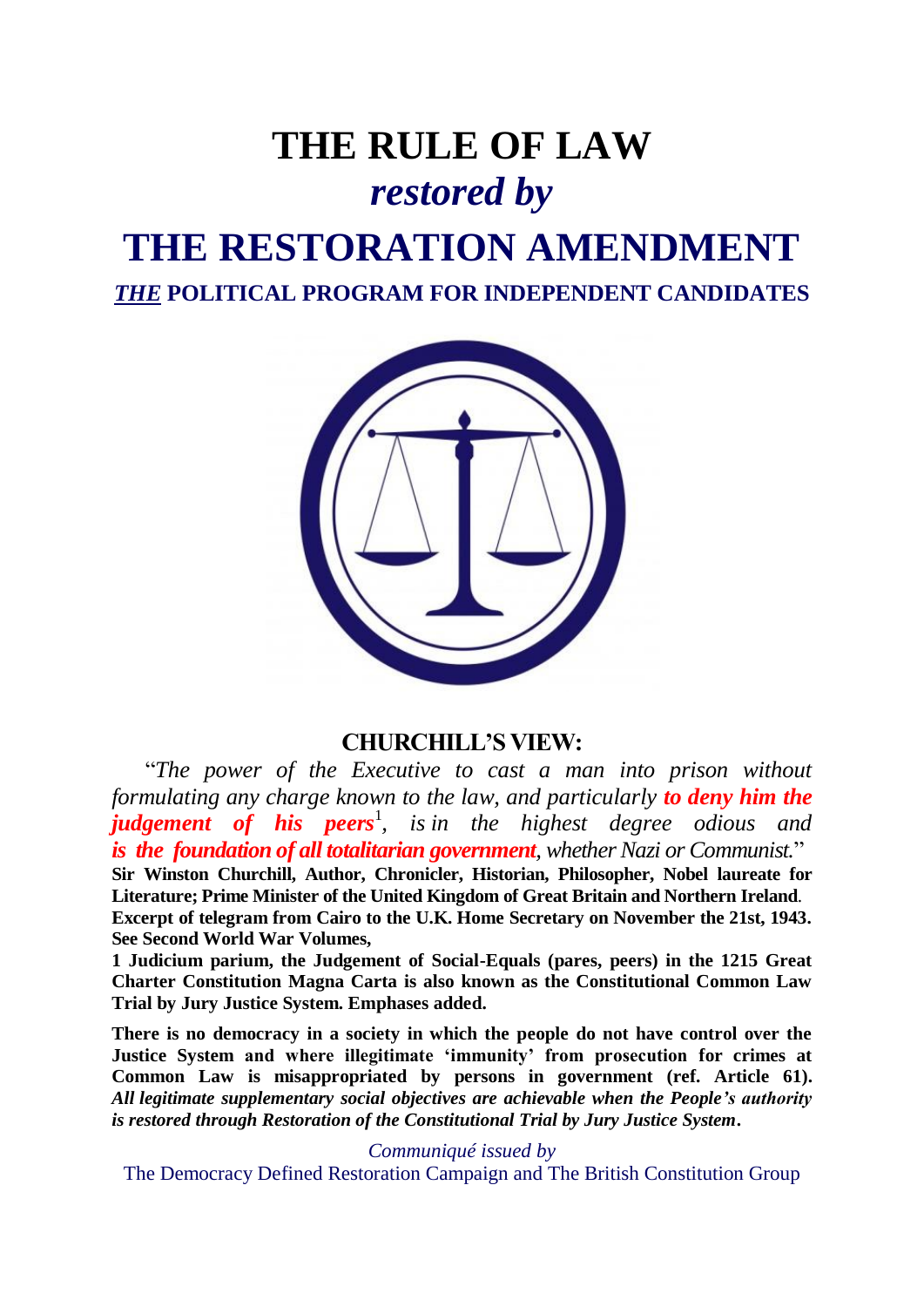#### RULE OF LAW RESTORED BY THE RESTORATION AMENDMENT

#### **The Rule of Law**

To summarise the Rule of Law Campaign, the principal foci are:

*Firstly*, recognition of the 1215 Great Charter Magna Carta as comprising the single and sole legal and lawful English (and British) Constitution; the permanent supreme treaty between the people and the successive incumbent heads of state. This measure achieves Restoration of the People's Courts of the authentic Constitutional Common Law Trial by Jury Justice System as prescribed and defined by the 1215 Great Charter Constitution for all causes, civil, criminal and fiscal; and,

*Secondly*, Common Law economic measures are a natural corollary to the above item for specifically proscribing the Common Law Crimes of Usury and fraudulent Fractional Reserve Lending and returning to the People (through a national government department; treasury) the duty of issuance of *interest-free* currency and credit to the economy (as, for example, by Presidents Jefferson, Madison and Jackson, or Lincoln's 'greenbacks', Franklin's Colonial Scrip, and in 1914, the UK's £300 million issuance of the 'Bradbury Pound').

These twin causes are legislatively formulated as The Restoration Amendment. With its passing by representatives, the Constitutional Rule of Law prevails and legality is returned to the status quo. The Amendment is to be passed on its own or as an attachment to other legislation going through the House.

The Rule of Law explicitly re-establishes that no one in government is 'above' legem terræ, the Law of the Land *Articles*; no one is 'immune' to cost-free private prosecution (single or multiple plaintiffs) at Trial by Jury, including for the framing, passing or enforcing of legislation adjudged by jury to be inherently malicious, one-sided, partisan, and deserving Annulment by Jury.

Unpatriotic politicians, all of them, must be identified for what they are. People need to see the advantages and benefits which will accrue to the people and nation by isolating and leaving those parties who do not stand for our cherished heritage of the 1215 Great Charter of English Liberties (applicable presently to all the U.K. nations); of Trial by Jury Courts for all causes (not the ex parte trial-by-judge); of the Common Law Principle of Equal Justice, laws applying equally to all (Articles 24, 39, 40, 61, etc.).

The Restoration Amendment may be personally adopted by all men and women of whatever political persuasion. However, it is predictable that *the parties* in the current system will be *against* restoration of the Rule of Law, proving them not only to be unpatriotic and anti-democratic (against We the People) but also essentially felonious. Remember, such traitors are in breach of the Rule of Law, deserving of no respect and are due indictment for the High Crime of Treason. So, at present, we seek politically independent men and women to adopt the Rule of Law Campaign, and those who would be keen to run for parliament at coming elections.

Constitutional Trial by Jury restores interest-free national issuance of credit and currency *eliminating income tax* (used now for paying interest to bank-owners). This offers Remainers a spectacular reason to become Brexiters—and stop campaigning for a second referendum… Brexit proved what we are capable of, *united*. We must remain united to succeed. The Rule of Law Campaign offers widespread affluence which no present party-politician can deliver. We must take it upon ourselves to bring our superior culture to prominence once more; for the People to take back their natural sovereignty, common law courts, and resecure unto themselves legal Constitutional control of the Wealth of the Nation; their rightful due inheritance.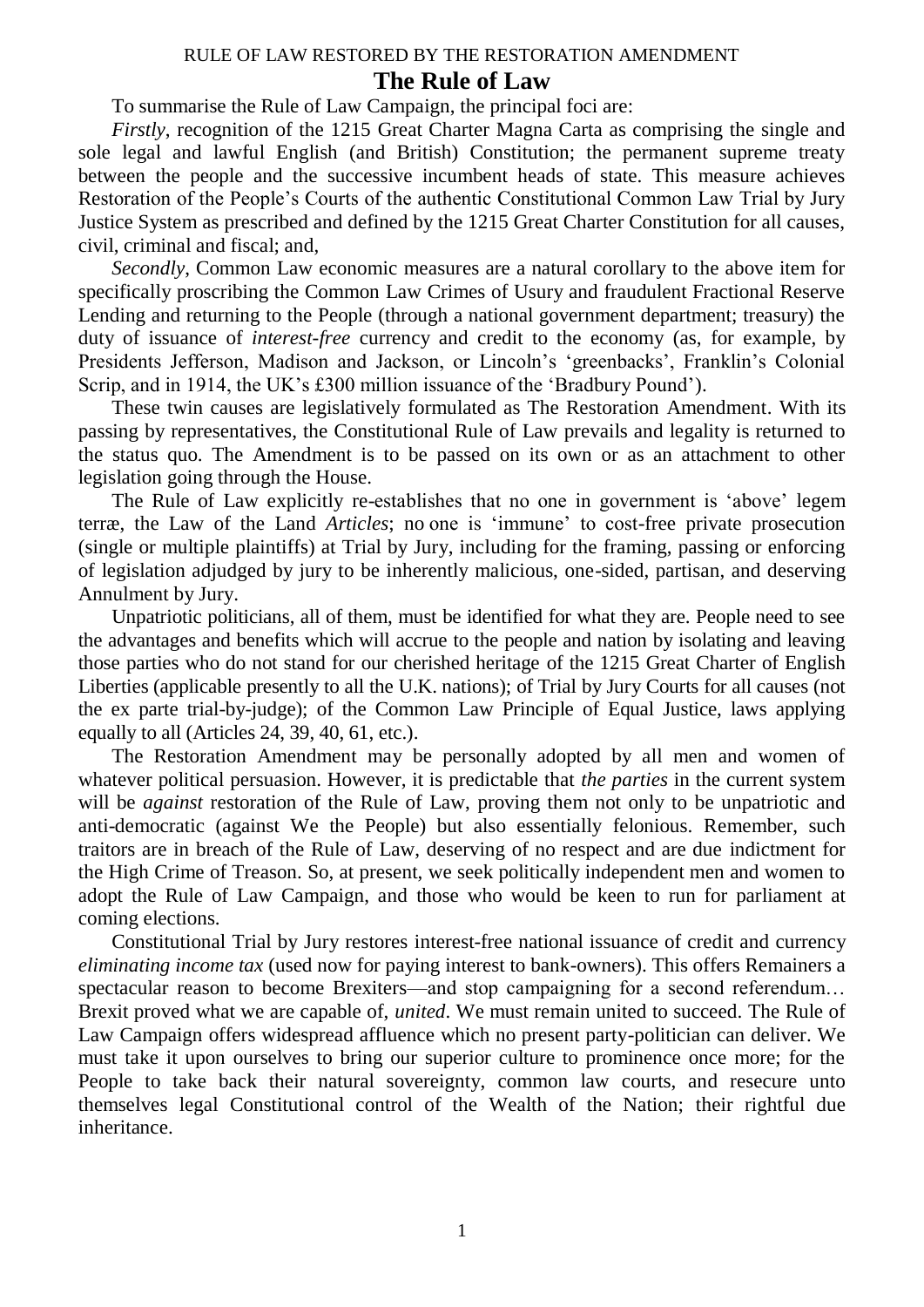#### RULE OF LAW RESTORED BY THE RESTORATION AMENDMENT

**The Rule of Law** is established through Legem Terræ, i.e., the Law of the Land *Articles of Common Law* inscribed into the 1215 Great Charter Constitution Magna Carta, including those in particular which define and prescribe the Trial by Jury Justice System. The Constitutional Common Law Trial by Jury jurisdiction is supreme for all causes (lawsuits), civil, criminal and fiscal, being the only legal judicature permitted in the Kingdom. The Common Law Constitution *regulates* **society** through Juries' judgements (verdicts and sentences) in Trial by Jury.

**Rule of Law** renders ALL equal and liable to criminal prosecution under the Law without fear or favour (Article 61); and that the achievement of justice and fairness must always be of supreme importance.

As noted, under **the Rule of Law** all legitimate supplementary social objectives are achievable when the People's authority is restored through Restoration of the Constitutional Common Law Trial by Jury Justice System.

## **What the Rule of Law stands for:**

 The immediate restoration of the debt-free, interest-free Bradbury Pound enables the British people to benefit from debt-free and interest-free money which is created and issued by HM Treasury maintaining a network of local and regional (public) banking facilities.

 N.B. The preceding above measure precludes government from needing to levy income taxes to make '*interest payments*' to pay to the Owners of private banks, nominally for the fraudulently figmental capital 'lent' or created by Fractional Reserve Lending.

 The nationally-issued money and credit are secured on the Kingdom's wealth, productivity and potential, providing liquidity for an independent, sovereign, secure, prosperous and happy nation.

 The restored Common Law and Constitution re-emplace legal Prohibition of all forms of Usury and Fraud.

The Trial by Jury jurisdiction applies to ALL aspects of the English judicial system.

 Judges (convenors of trials) return to instructing jurors of their duty "to do justice"; for jurors to judge and satisfy themselves first and foremost whether the law being enforced is just; and to annul the prosecution of an unjust law by acquitting the accused as Not Guilty (Annulment by Jury). Jurors require to be made aware before trials of their duty, procedures, rights, and the power to use the Annulment by Jury mechanism to annul enforcement of any prosecutions of unjust Statutes, Acts or Regulations passed by Parliament or local government.

 Annulment is one of the Two Ways to Equal Justice; the other being the Expunction of a Statute Mandated by the Verdict and Sentence of a Jury in the Trial by Jury following private cost-free prosecution at Trial by Jury of a government protagonist of the legislation in question (ref. Chapter Four of DEMOCRACY DEFINED: *The Manifesto* ISBN 978-1-902848-28-0 textbook for explanation).

 Ultimate protection of people from arbitrary government by recognition of the Crime of Tyranny (defined generally and at Common Law as oppressive rule administered with injustice; the cruel and arbitrary use of authority). Tyranny is a judicable crime at common law; cf. Crime against Humanity; the Nuremberg Precedent, etc.

All due process is by Trial by Jury, replacing Magistrates Courts with Trial by Jury Courts.

 An end to Family Courts where justices / judges act unlawfully without a Trial by Jury. continued on next page…